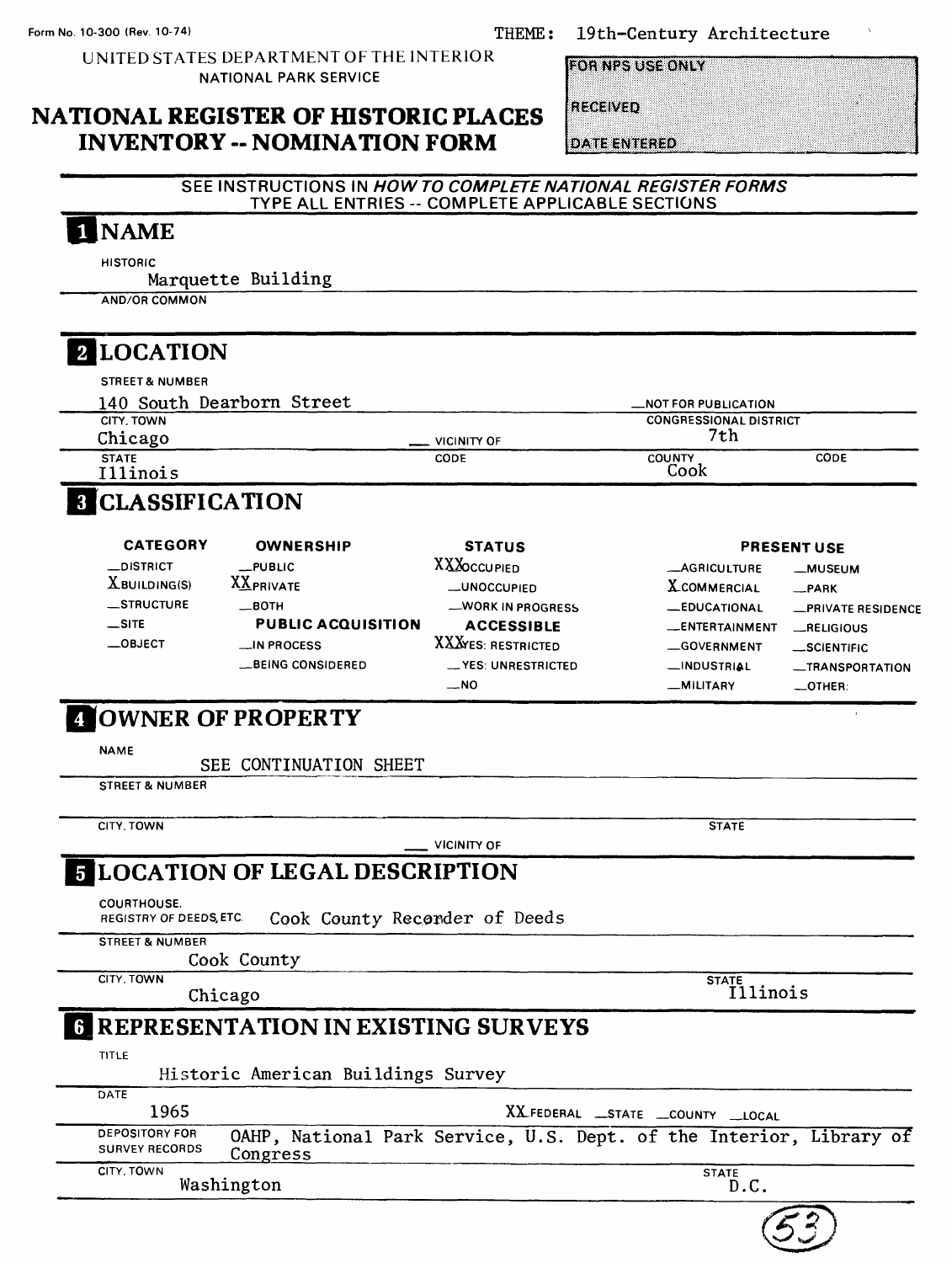# **DESCRIPTION**

|             | <b>CONDITION</b> | <b>CHECK ONE</b> | <b>CHECK ONE</b> |       |
|-------------|------------------|------------------|------------------|-------|
| __EXCELLENT | __DETERIORATED   | __UNALTERED      | XXXORIGINAL SITE |       |
| XXGOOD      | $\_$ RUINS       | <b>XALTERED</b>  | __MOVED          | DATE_ |
| $-$ FAIR    | __UNEXPOSED      |                  |                  |       |

*——————————***DESCRIBE THE PRESENT AND ORIGINAL (IF KNOWN) PHYSICAL APPEARANCE**

The precedent for the exterior form of the Marquette was Jenny's Leiter II (Sears Roebuck Store) but here Holabird and Roche abandon the small windows for great horizontal bays of glass filled with Chicago windows--instead of the projecting bays they had used before the elevations are flattened and fitted into the interior steel frame. "The windows are long rectangular openings extending throughout the width of the bays...the general impression is that of a pattern of large transparent areas set in narrow frames of piers and spandrels. The wall is a nearly uniform array of rectangular cells vigorously expressing the steel cage they cover, the deep reveals and the unusually fine proportions give the Marquette an incisive and dynamic quality that raises it to the level of superior architecture in any style."<sup>1</sup>

The plan of the building is E shaped, the spine of the E facing Dearborn Street, this plan allows light into most offices. The lobby is much larger than usual (containing elevator banks) because it occupies the darkest part of the structure. There is a light court faced with white enamel brick--all offices face the court or the street. Many interior spaces were built without interior partitions and could then be subdivided according to the tenants wishes adding to the structures flexibility.

The Marquette rises 16 stories, is built with steel frame with two story Z-bar columns arranged to stagger the joints. The foundation is concrete and during construction a hydraulic machine was used at the bases of the columns of the west party wall to compensate for uneven settling. In 1940, during subway construction, hardpan and caissons were placed under the east wall.

The walls rise 205 feet high and have a 190 foot frontage on South Dearborn Street and 140 feet on West Adams Street.

An addition on the Adams Street side of the building was built in 1905. It is a 16 story, single bay structure running 26 feet to the west. The same materials and trim were used. The over-all block is of brown brick and terra cotta. The only serious alterations were done in 1950 when the decorative cornice was removed and the entrance portico was remodelled.

 ${}^{1}$ Carl, Condit. The Chicago School of Architecture, University of Chicago Press 1964. P. 121

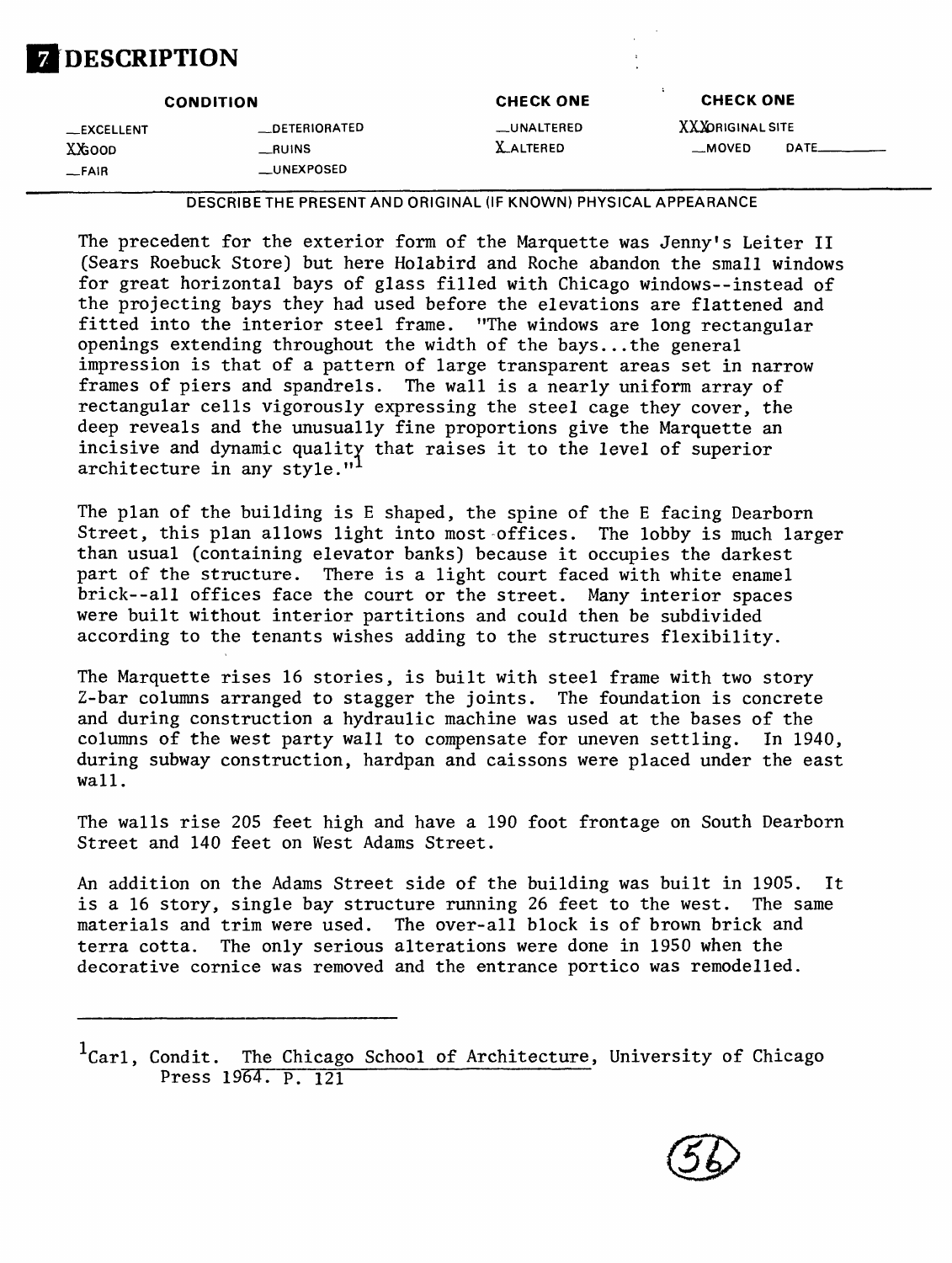

| <b>PERIOD</b> |                         | AREAS OF SIGNIFICANCE -- CHECK AND JUSTIFY BELOW |                        |                          |
|---------------|-------------------------|--------------------------------------------------|------------------------|--------------------------|
| _PREHISTORIC  | _ARCHEOLOGY-PREHISTORIC | COMMUNITY PLANNING                               | LANDSCAPE ARCHITECTURE | RELIGION                 |
| $-1400-1499$  | __ARCHEOLOGY-HISTORIC   | CONSERVATION                                     | $\equiv$ LAW           | $\_SCIENCE$              |
| $-1500-1599$  | __AGRICULTURE           | <b>ECONOMICS</b>                                 | <b>LITERATURE</b>      | $\_$ SCULPTURE           |
| $-1600-1699$  | <b>XXARCHITECTURE</b>   | <b>EDUCATION</b>                                 | _MILITARY              | _SOCIAL/HUMANITARIAN     |
| $-1700-1799$  | <b>XXART</b>            | __ENGINEERING                                    | $-MUSIC$               | $_{\text{}}$ THEATER     |
| XX 1800-1899  | <b>XXCOMMERCE</b>       | _EXPLORATION/SETTLEMENT                          | _PHILOSOPHY            | _TRANSPORTATION          |
| $-1900-$      | $\sim$ COMMUNICATIONS   | $\Box$ INDUSTRY                                  | _POLITICS/GOVERNMENT   | $\equiv$ OTHER (SPECIFY) |
|               |                         | $\Box$ INVENTION                                 |                        |                          |

SPECIFIC DATES 1893-1894 BUILDER/ARCHITECT William Holabird and Martin' Roche

### STATEMENT OF SIGNIFICANCE

The Marquette is the structure in which Holabird and Roche made their first decisive statement on steel framing as a revolutionary new building material that demanded re-thinking obsolete architectural theories. In the addition (south) to the Monadnock they did not take full advantage of the new technology-either as a formal device or as a method of construction. Here they have expressed a full understanding of that technology--the interior is not only a model of functional design but also retains some of the most handsome details (sculpture, marble and mosaics) of any of the Chicago buildings.

The same developers that were responsible for the Monadnock and the Rookery, commissioned the Marquette. Peter Brooks of Boston with Owen Aldis--in writing the specifications for this building, Aldis enumerated the eight basic principles of design and profitable managment necessary for a first class office structure. This building was constructed and maintained by this dicta and until recently was fully occupied and profitable. Aldis' code has been applied to every successful construction since he wrote it in 1893.

Aside from its very usable and fine interior spaces it was important historically. Furneaux Jordan wrote of Holabird and Roche that at an early date, they have here recognized that a new form of structure--steel--needs a new form of architecture. The steel frame is fully proclaimed in the grid-like design.

The detailing of the building was unusually fine for the severe Chicago style, Important sculptors were retained as recorded in a contempory description in Architectural Reviewer of 1897--the main entrance doors are covered with plates of ornamental bronze and the panther-heads on the push-plates were executed by Edward Kemeys, the animal sculptor...the bronze panels over the doors of the main entrance executed by Harmon A. MacNeil illustrating scenes from the life of Pere Marquette....the grand memorial rotunda (to reduce the commercial appearance) is filled with decorative effects; marble, bronze and glass mosaics. The balcony between the first and second floors there are mosaic panels of glass and mother of pearl made in the Tiffany Studios in New York depicting events in the lives of Marquette and Joliet. Owen Aldis himself translated the journals of Marquette and suggested the iconography--the early explorers of the Mississippi.

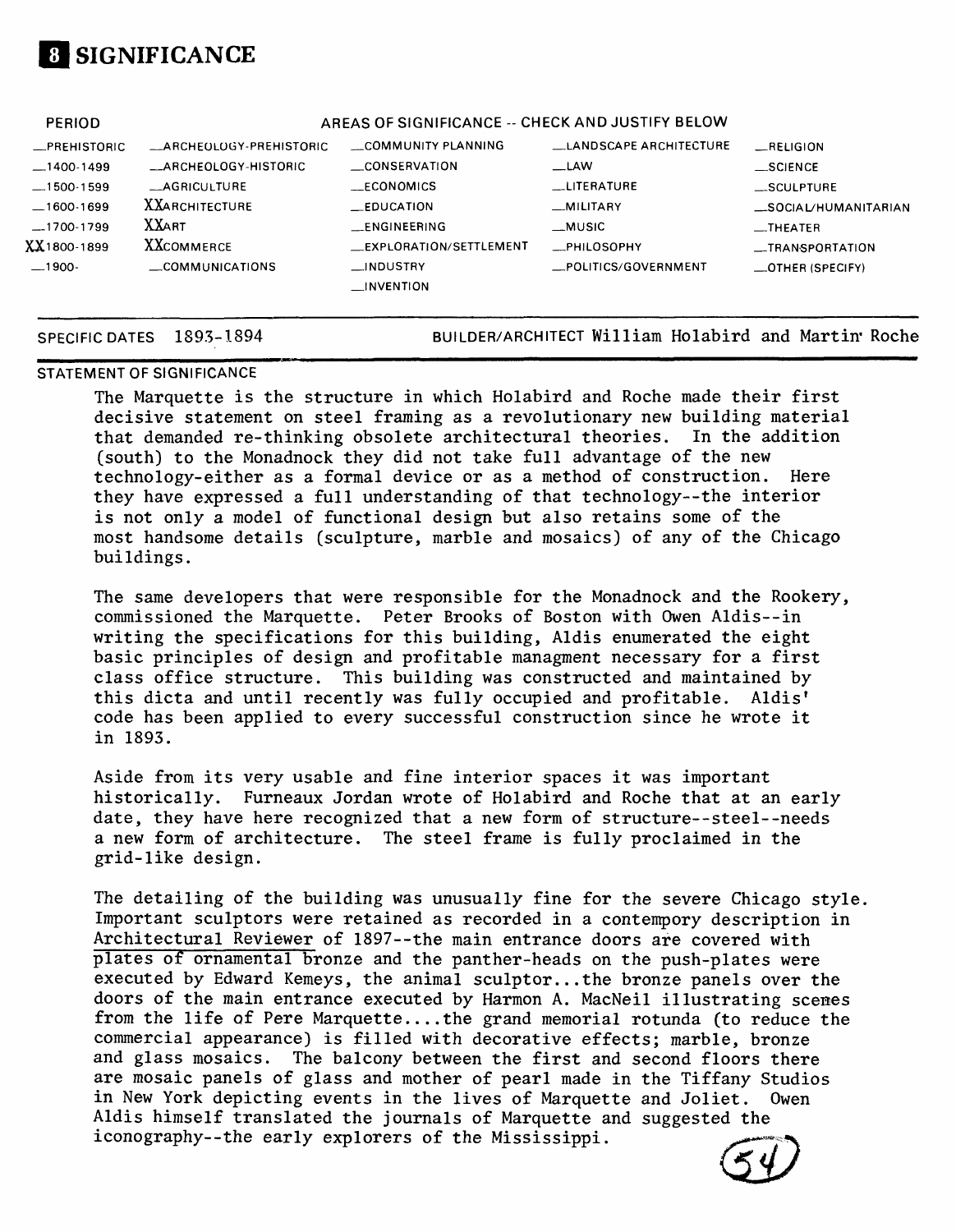# **MAJOR BIBLIOGRAPHICAL REFERENCES**

- Condit, Carl. The Chicago School of Architecture, Chicago. The University of Chicago Press 1964.<br>Giedion, Sigfried. Space, Tim
- Space, Time and Architecture, Cambridge, Harvard University Press 1967.

"Holabird and Roche" American Association of Architectural Biographers Pafero II **p.nmiled by J. William Rudd** 

### **3GEOGRAPHICAL DATA**

**ACREAGE OF NOMINATED PROPERTY \_\_\_\_\_\_\_\_\_\_\_\_\_\_\_\_\_\_\_ UTM REFERENCES**



VERBAL BOUNDARY DESCRIPTION

Lots 19 and 20 in Block 120 of County Clerk's Division of School Section Addition to Chicago of Section 16, Township 39 North, Range 14, East of the Third Principal Meridian.

| <b>STATE</b>                                                                                                                                                                                                                                                                                                                                                         | CODE                                                             | <b>COUNTY</b>           |                         | CODE |
|----------------------------------------------------------------------------------------------------------------------------------------------------------------------------------------------------------------------------------------------------------------------------------------------------------------------------------------------------------------------|------------------------------------------------------------------|-------------------------|-------------------------|------|
| <b>STATE</b>                                                                                                                                                                                                                                                                                                                                                         | CODE                                                             | <b>COUNTY</b>           |                         | CODE |
| <b>IL FORM PREPARED BY</b>                                                                                                                                                                                                                                                                                                                                           |                                                                  |                         |                         |      |
| <b>NAME / TITLE</b>                                                                                                                                                                                                                                                                                                                                                  |                                                                  |                         |                         |      |
| Carolyn Pitts, Architectural Historian                                                                                                                                                                                                                                                                                                                               |                                                                  |                         |                         |      |
| <b>ORGANIZATION</b>                                                                                                                                                                                                                                                                                                                                                  |                                                                  |                         | DATE                    |      |
| Historic Sites Survey- National Park Service                                                                                                                                                                                                                                                                                                                         |                                                                  |                         | 7/28/75                 |      |
| <b>STREET &amp; NUMBER</b>                                                                                                                                                                                                                                                                                                                                           |                                                                  |                         | <b>TELEPHONE</b>        |      |
| 1100 L Street NW.                                                                                                                                                                                                                                                                                                                                                    |                                                                  |                         |                         |      |
| CITY OR TOWN                                                                                                                                                                                                                                                                                                                                                         |                                                                  |                         | <b>STATE</b>            |      |
| Washington                                                                                                                                                                                                                                                                                                                                                           |                                                                  |                         | D.C                     |      |
|                                                                                                                                                                                                                                                                                                                                                                      |                                                                  |                         |                         |      |
| <b>IZ STATE HISTORIC PRESERVATION OFFICER CERTIFICATION</b><br>NATIONAL ____                                                                                                                                                                                                                                                                                         | THE EVALUATED SIGNIFICANCE OF THIS PROPERTY WITHIN THE STATE IS: | $STATE$ <sub>____</sub> | $LOGAL$ <sub>____</sub> |      |
| As the designated State Historic Preservation Officer for the National Historic Preservation Act of 1966 (Public Law 89-665).<br>hereby nominate this property for inclusion in the National Register and certify that it has been evaluated according to the<br>criteria and procedures set forth by the National Park Service.<br>FEDERAL REPRESENTATIVE SIGNATURE |                                                                  |                         |                         |      |
| <b>TITLE</b>                                                                                                                                                                                                                                                                                                                                                         |                                                                  |                         | <b>DATE</b>             |      |
| FOR NPS USE ONLY<br><b>I HEREBY CERTIFY THAT THIS PROPERTY IS INCLUDED IN THE NATIONAL REGISTER</b>                                                                                                                                                                                                                                                                  |                                                                  |                         |                         |      |
|                                                                                                                                                                                                                                                                                                                                                                      |                                                                  |                         | DATE                    |      |
| DIRECTOR, OFFICE OF ARCHEOLOGY AND HISTORIC PRESERVATION<br><b>ATTLEST:</b>                                                                                                                                                                                                                                                                                          |                                                                  |                         | DATE                    |      |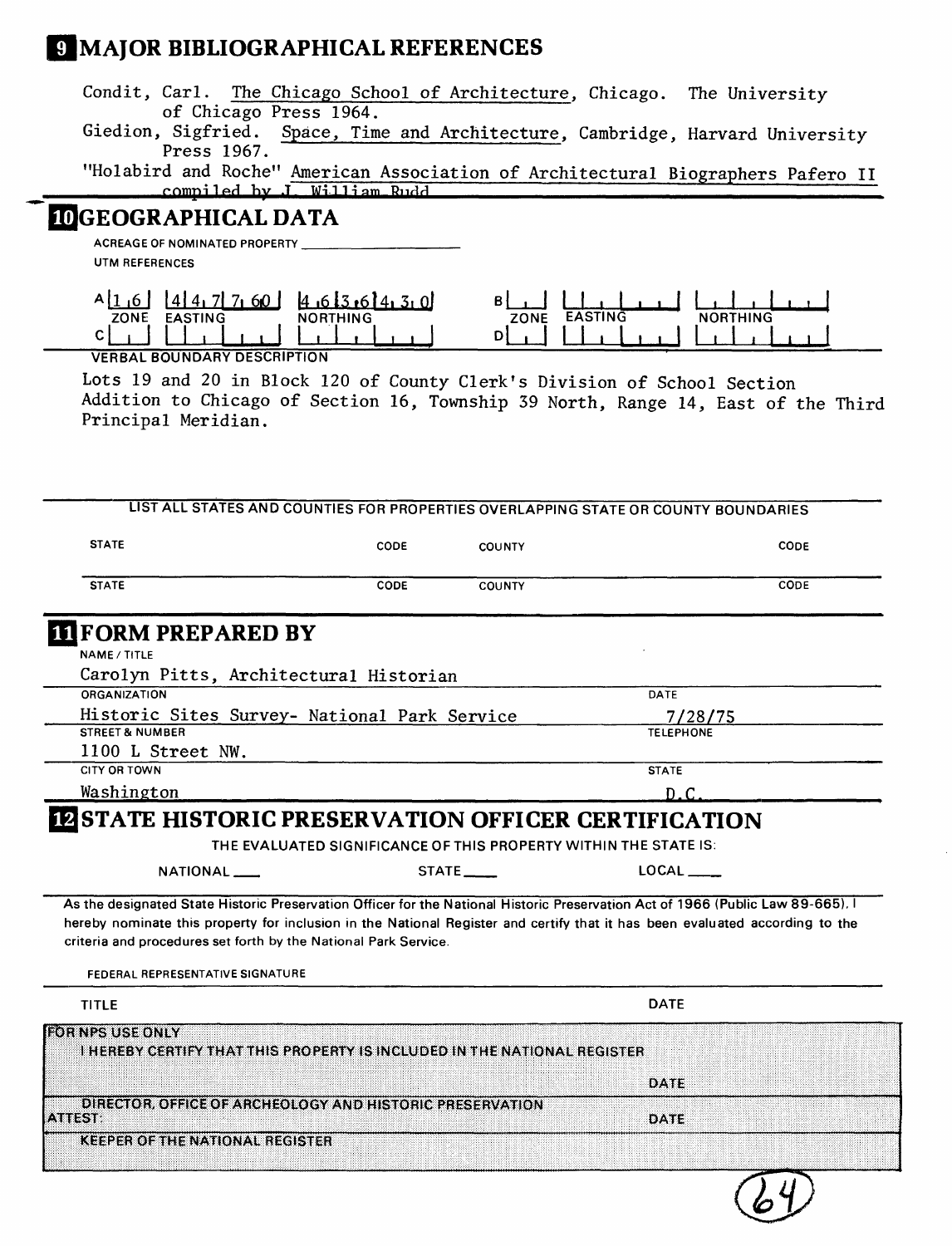FOR NPS USE ONLY

RECEIVED

**DATE ENTERED** 

## **NATIONAL REGISTER OF HISTORIC PLACES INVENTORY -- NOMINATION FORM**

Marquette Building

| <b>CONTINUATION SHEET</b> | <b>ITEM NUMBER</b> | <b>PAGE</b> | ے |  |
|---------------------------|--------------------|-------------|---|--|
|                           |                    |             |   |  |

Owner of building and Ground Lessee:

American National Bank and Trust Company Trust no. 76985 Mr. Michael Whelan Land Trust Dept. 33 North LaSalle Street Chicago, Illinois 60690 312-661-5000

Fee Mortgagee:

Bankers Life and Casualty Company Mr. Jay W. Miske, Jr. Investment Dept. 4444 West Lawrence Avenue Chicago, Illinois 60630 312-777-7000

others:

First National Bank of Chicago as Trustee for Velman H. High and Edith High Mr. Leonard J. Seraphin Trust Dept. One First National Plaza Chicago, Illinois 60670 312-732-4000

Harris Trust and Savings Bank for the Estate of Lambert H. Ennis, Deceased Mr. Richard Walker Trust Real Estate Dept. Ill West Monroe Street Chicago, Illinois 60690 312-461-2121

Gladys M. High P.O. Box 2063 Walnut Creek, California 94595

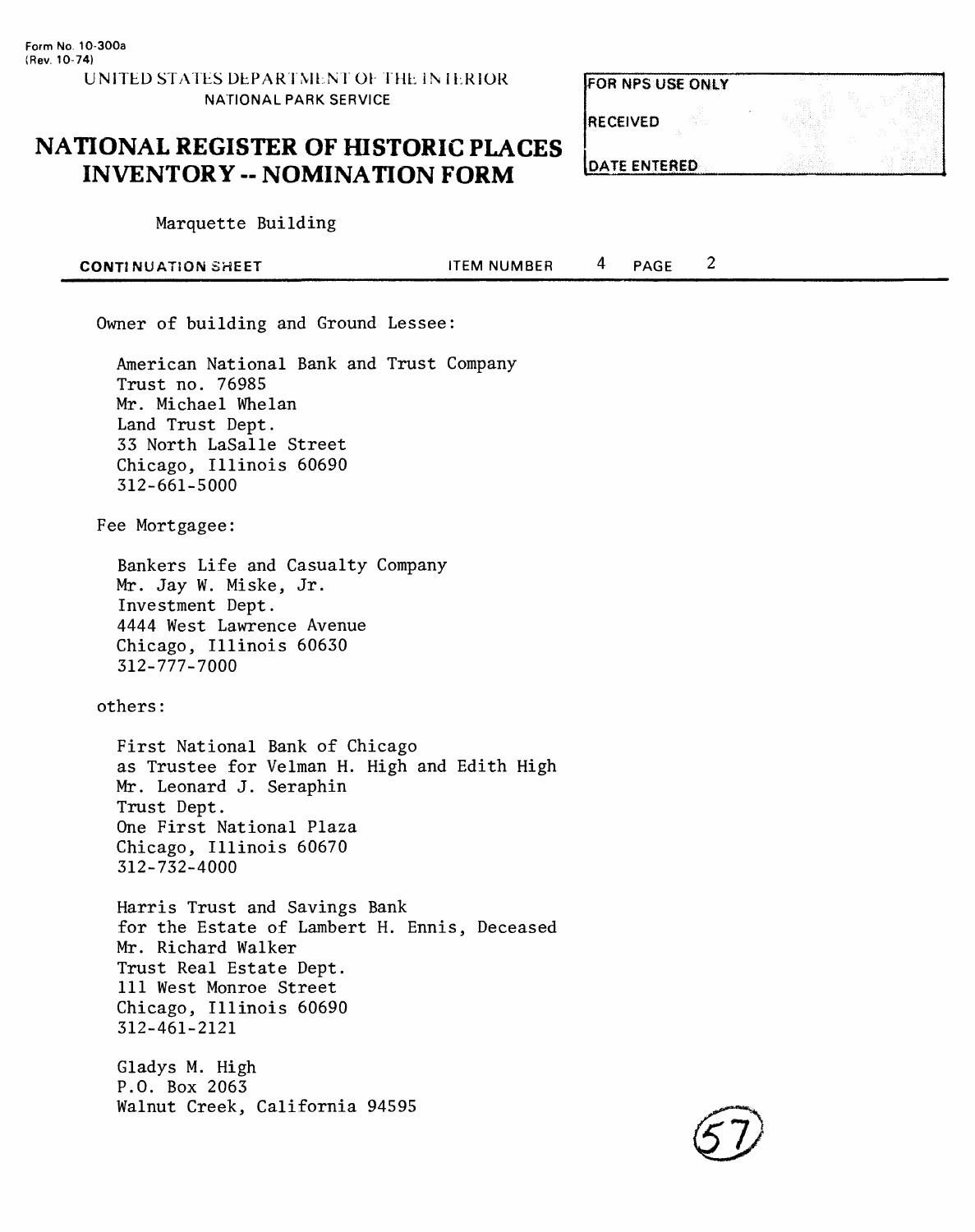### FOR NPS USE ONLY

**RECEIVED** 

| <b>NATIONAL REGISTER OF HISTORIC PLACES</b> |
|---------------------------------------------|
| <b>INVENTORY -- NOMINATION FORM</b>         |

| <b>IDATE ENTERED</b> |  |
|----------------------|--|

Marquette Building

| <b>CONTINUATION SHEET</b> | <b>ITEM NUMBER</b> | <b>PAGE</b> |  |
|---------------------------|--------------------|-------------|--|
|                           |                    |             |  |

Margaret Ennis Wolfe c/o Lock Box H Continental Illinois National Bank 231 South LaSalle Street Chicago, Illinois 60690 312-838-2345

Mr. David Glickstein Greenberger, Krauss, and Jacobs 105 W. Adams Street Chicago, Illinois 60603 312-263-3280

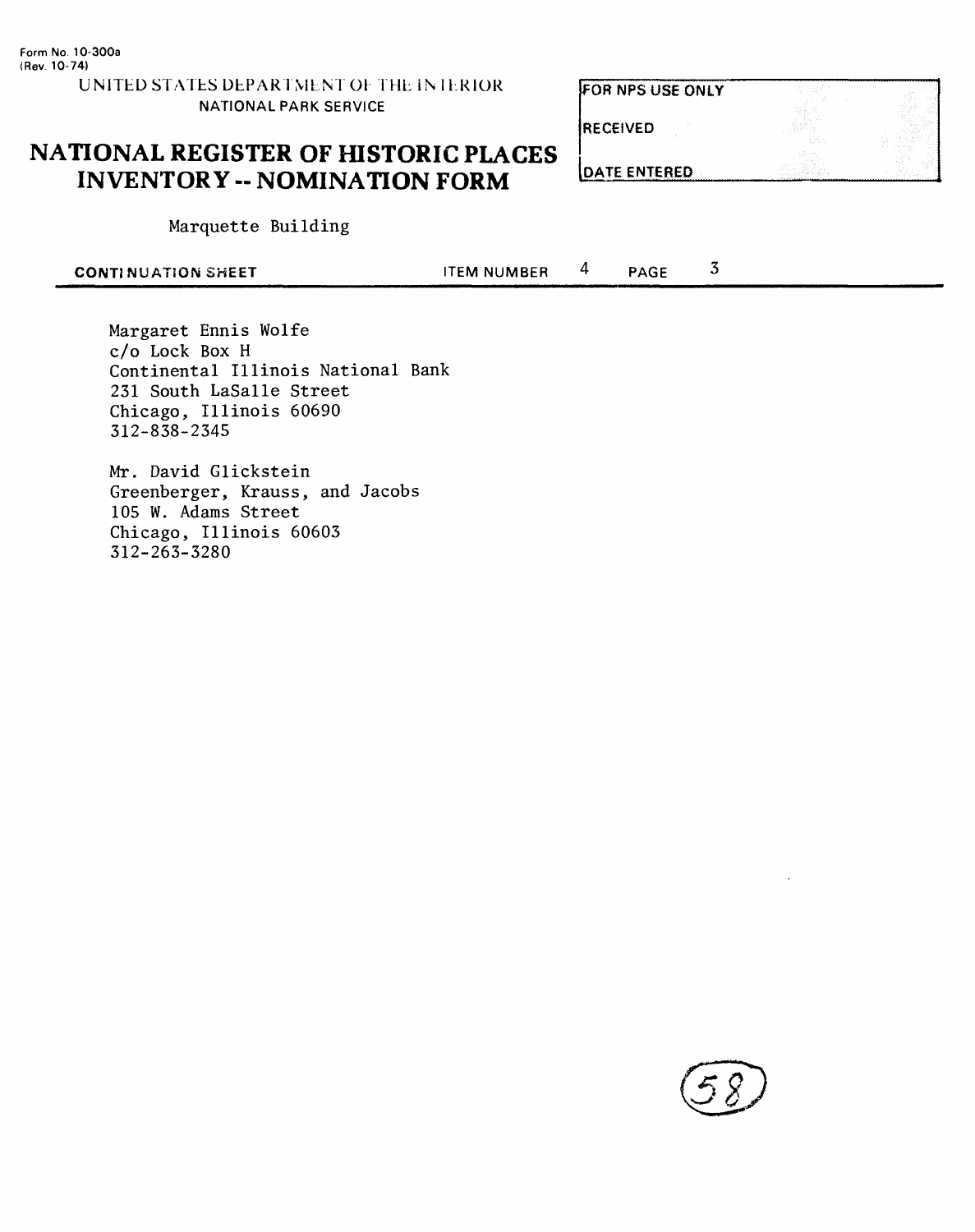**FOR NPS USE ONLY** 

RECEIVED

DATE ENTERED

# **NATIONAL REGISTER OF HISTORIC PLACES INVENTORY - NOMINATION FORM**

Marquette Building

| <b>CONTINUATION SHEET</b> | ITEM NUMBER 8 | <b>PAGE</b> |  |
|---------------------------|---------------|-------------|--|
|                           |               |             |  |

Although the decorative features have been critized as detracting from the functional unity of the building; as well as some of the arbitrary facade divisions, the Marquette building remains "a striking integration of technical necessities with their aesthetic statement."

<sup>1</sup>Condit, Carl. The Chicago School of Architecture. University of Chicago Press 1964. p. 122